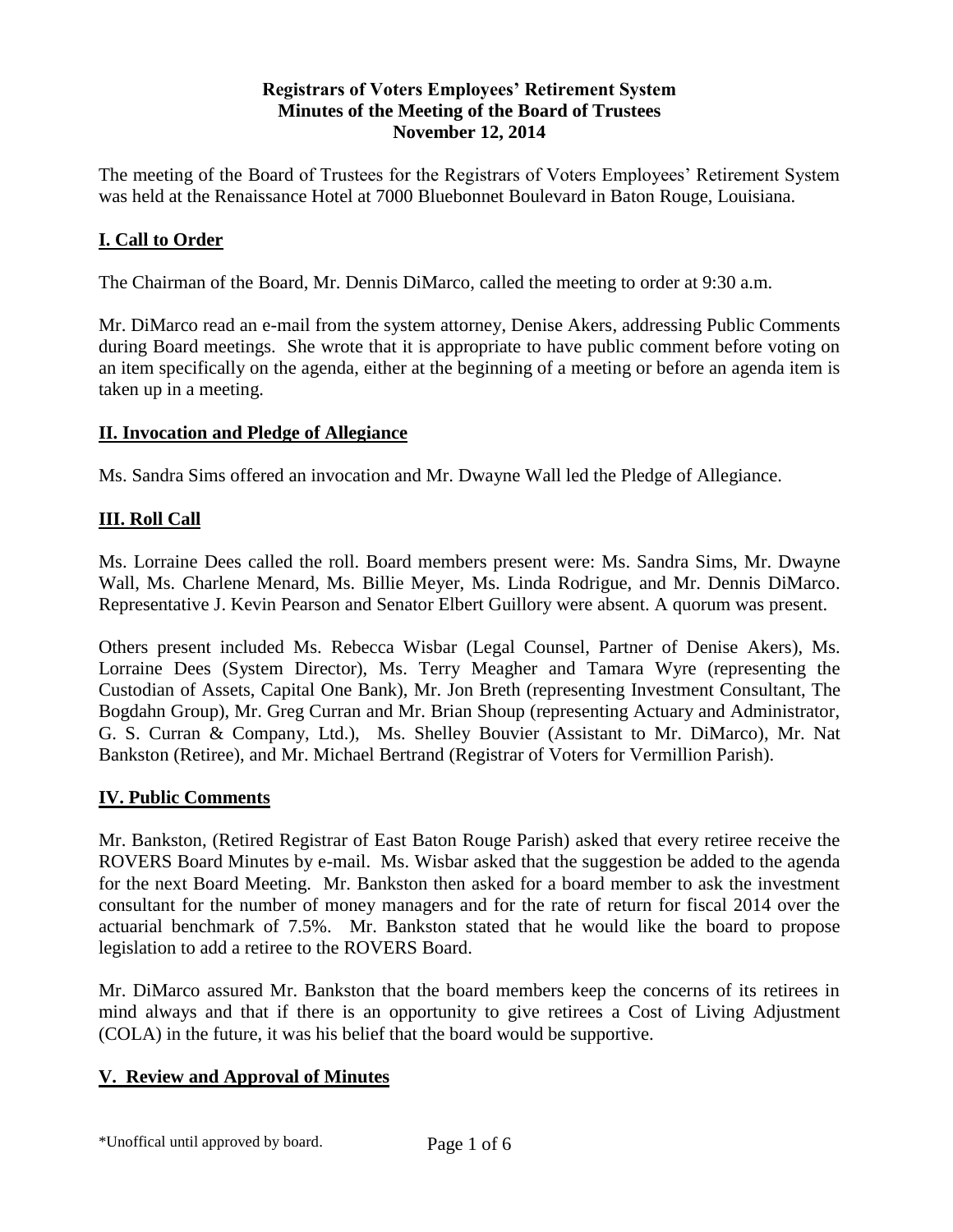Upon motion by Ms. Sims and second by Ms. Rodrigue, the Board voted unanimously to approve the minutes from the August 5, 2014 meeting.

With no further business, the Board agreed to move on to the next agenda item.

# **V. Presentation by Capital One**

Ms. Meagher directed the Board's attention to the Custodial Report. She briefly reviewed the invested assets as of September 30, 2014. She reviewed page 1 of the report, summarizing the ROVERS assets which totaled \$76,846,138 at quarter end. Page 3 of the report showed the changes in balance over the quarter with notes regarding movements of cash during the period. Page 4 of the report showed a history of asset changes over the past 4 fiscal years. Page 5 of the report showed the active and closed accounts since 2012. On page 6 of the report she reviewed investment fee activity for the fiscal year to date. Then Ms. Meagher finished her report on page 8 with a review of the investment purchases for ROVERS going back to December 2012.

Upon motion by Ms. Meyer and second by Ms. Menard, the Board voted unanimously to approve the Custodial Report as presented by Ms. Meagher.

Ms. Meagher then introduced Ms. Tamara Wyre to the Board. Ms. Wyre directed the Board's attention to the Member Supplemental Savings Fund (MSSF) Performance Report. Ms. Wyre briefly commented on current market conditions. She directed the board to Tab B of the report outlining the revised Asset Allocation as of August 26, 2014. On Tab C she reviewed the Portfolio Summary with assets totaling \$1,260,274 as of September 30, 2014. She stated that equities account for 36.7% of the portfolio and was down minimally during this volatile quarter. Ms. Wyre stated that the projected income for the new portfolio allocation went from 1% to 1.9%. She stated the MSSF has 13 mutual funds and 5 bonds to address Mr. Bankston's question of the board.

There was a brief discussion on the number of ROVERS employees with MSSF accounts and the process of withdrawing funds.

Upon motion by Mr. Wall and second by Ms. Meyer, the Board voted unanimously to approve the Member Supplemental Savings Fund as presented by Ms. Wyre.

With no further business, the Board agreed to move on to the next agenda item.

# **VI. Presentation by the Investment Consultant, The Bogdahn Group**

Mr. Breth directed the Board's attention to page 2 of the Monthly Flash Report as of September 30, 2014. He stated that equities were down oversees as the U.S. Dollar strengthened, affecting foreign returns. He added the S&P 500 was up 1.1%, but that small cap stocks were down 7.4% for the quarter, but has outperformed in October. He stated Fixed Income stayed positive, but that TIPS are down 2% with little evidence of inflation. Mr. Breth said Bogdahn has been expecting this volatile market for the last 12 months. He pointed out on Page 6 the different foreign investment returns in the local currencies oversees versus the U.S. Dollar denominated returns. Mr. Breth moved to page 14 to show the current asset allocation versus the target allocation, highlighting the underweight in Real Estate and Private Equity which he would address later in the meeting. On page 17 he pointed out the change in value for the quarter with total assets lowered

\*Unoffical until approved by board. Page 2 of 6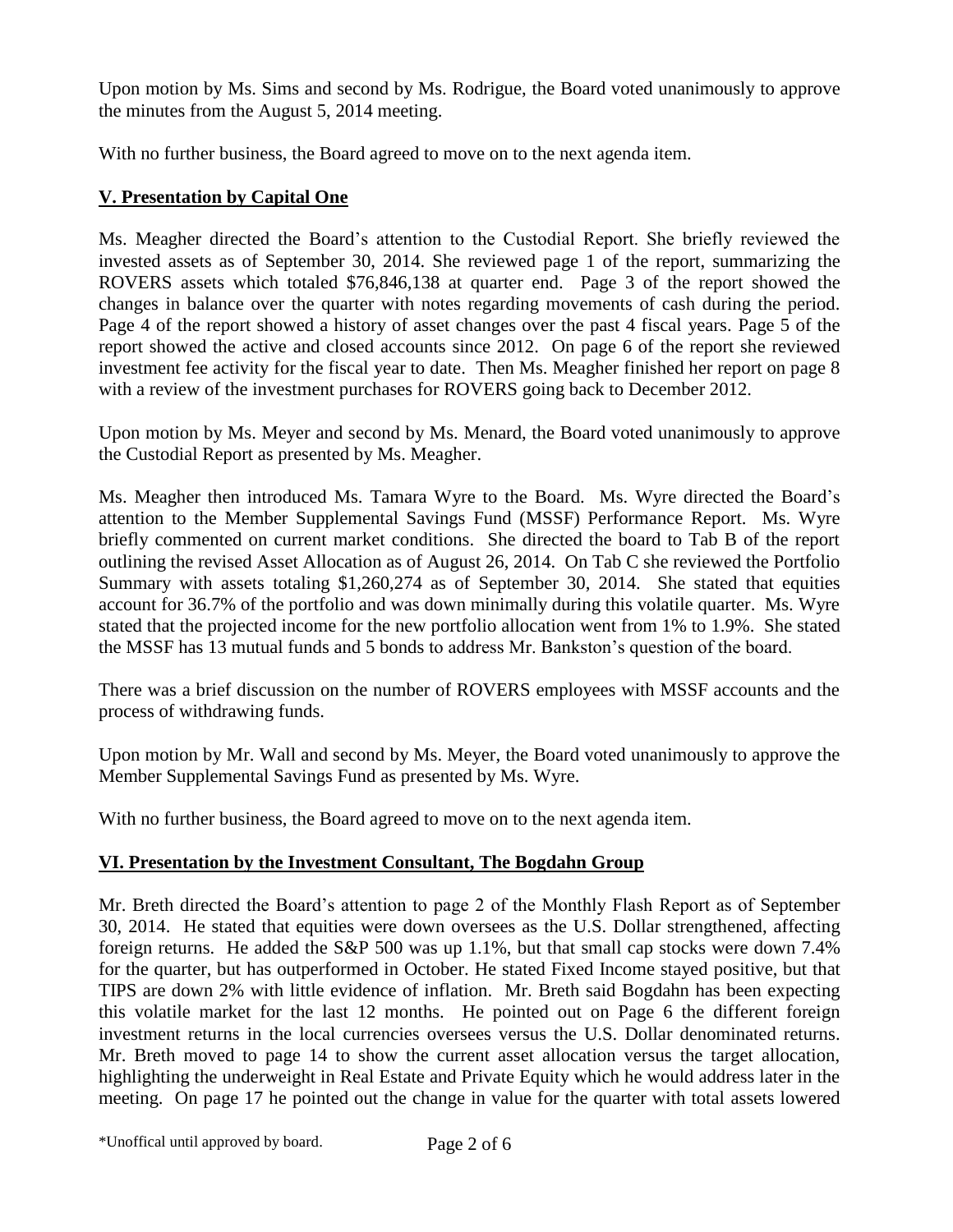\$1,935,366 by market depreciation to \$76,590,675. Mr. Breth stated that October markets helped reverse most of these losses. On page 19 he noted that fund performance for the QTD was down 1.99% and the 3 Year was still up 9.57%. He stated that we are behind our peers because we are underweight Equities and have a dedicated energy fund that has not done well recently. He noted that Fixed Income Managers have delivered excess returns over the 1, 3, and 5 Year periods. He added that Hedge Funds show we are liquidating assets in the CA Recovery Fund and Equitas Evergreen Fund. Mr. Breth said the Real Return Funds are working as expected. On page 20 Mr. Breth pointed out that Orleans Energy lost 12.3% in the quarter and has extended losses into October, trailing their index. He stated the system terminated Thornburg and has the Dodge and Cox International Fund in place now. Mr. Breth said Fixed Income is very defensive as the Fed will slowly begin raising interest rates. He added that the PIMCO All Asset Fund has more International exposure which explains their underperformance compared to Westwood Income.

Mr. Breth said to answer Mr. Bankston's question, ROVERS has 17 line items, but only 11 active managers, 2 index funds, and 4 funds in liquidation. He added that the June 30, 2014 investments returned 14.63% but the actuarial rate of return will be different as the actuaries use a 5 Year Smoothing of Assets.

Mr. Breth made two recommendations to the board. He recommended moving \$750,000 out of the Orleans Energy fund to be reinvested in the Vanguard US Total Stock Market Index Fund. He also recommended transferring \$300,000 from cash to the same Vanguard Fund.

Upon motion by Ms. Sims and second by Ms. Rodrigue, the Board voted unanimously to move \$750,000 from Orleans Energy to Vanguard US Total Stock Index Fund.

Upon motion by Ms. Rodrigue and second by Ms. Meyer, the Board voted unanimously to move \$300,000 from the cash account to Vanguard US Total Stock Index Fund.

Ms. Sandra asked about reducing International Equities over the next few years in favor of domestic equities. Mr. Breth said he would not recommend leaving International Equities, but perhaps lowering the plan's exposure to International Equities in favor of a Core Real Estate Strategy.

Mr. Breth also said he was considering asking Orleans Capital Management to present to the Board next year and to review both the Core Fixed Income and Energy Funds. He added that Bogdahn has taken steps to consolidate the lineup and reduce fees by using mutual funds. He indicated that the weighted average of fees was approximately 60 basis points.

Upon motion by Mr. Sims and second by Ms. Meyer, the Board voted unanimously to accept the Bogdahn Group report.

Mr. Breth presented a second report on Core Real Estate Asset Class Overview. He directed the board to page 3 of the report giving an overview of the 3 types of Private Real Estate: Core, Value-Added, and Opportunistic. Core Real Estate focuses on class A properties with the lowest expected return and lowest risk of the 3 types. He stated that the Americus Fund is more of a Value-Added Strategy with class B properties. He added that Core Real Estate typically gets 3-5% from income and 2-4% growth from market appreciation. Mr. Breth directed the board to page 30 of the report to look at a return comparison of Core Real Estate offerings. Going back to page 6,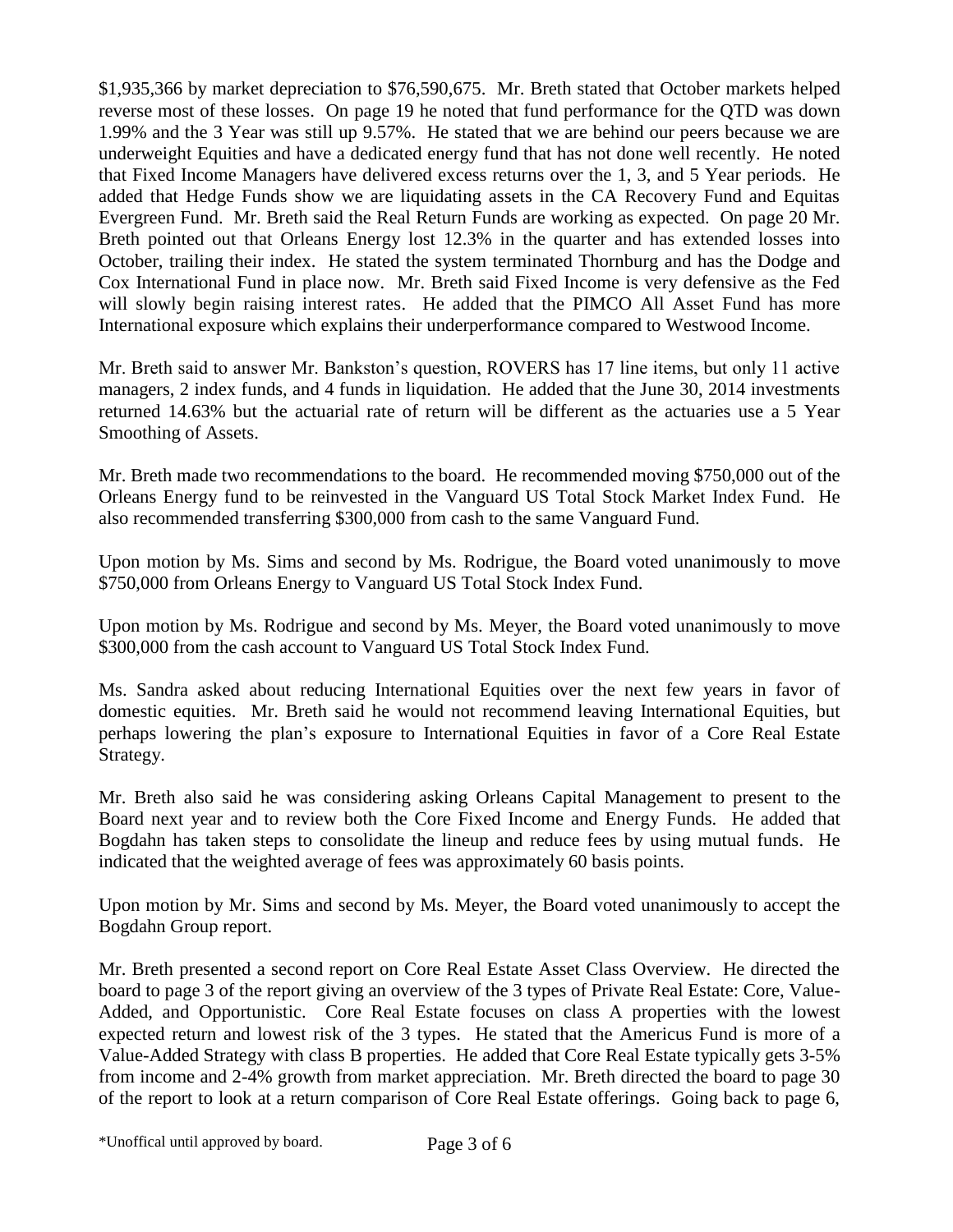he said there has been significant price appreciation in the last few years after significant losses, but Mr. Breth showed that most real estate sectors haven't seen a full price recovery.

Mr. Breth showed on page 30 a list of open Core Real Estate Funds to consider bringing in to interview. The top 3 are American Realty Advisors, ASB Capital Management, and Cornerstone Real Estate Advisors. They are all true institutional offerings with one million dollar minimums; they have a long history of managing core assets with relatively conservative leverage amounts. They use a benchmark called the NACREIF Odyssey Index. Mr. Breth directed the board to page 22 and said that American Realty and Cornerstone Funds are very similar and the Bogdahn Group's alternatives experts recommend American Realty over Cornerstone. He recommended the board bring in American Realty and ASB Allegiance Real Estate Fund for interviewing. He stated that it would take about 4 to 6 months to get invested with American Realty, while ASB would be a 12 month wait to be fully funded with fees ranging from 1.10% to 1.25% respectively.

Mr. Wall asked how the investment would be funded. Mr. Breth said he would probably recommend funding from the International Equity portfolio with additional funds coming from the Non-Core Fixed Income portfolio. Mr. Breth said the investment policy would need to be amended to allow a 5% allocation to Real Estate instead of the 2.5% allocation currently.

Upon motion by Ms. Sims and second by Mr. Wall, the Board voted unanimously to invite American Realty and ASB Allegiance to present at the next regular board meeting.

Upon motion by Mr. Wall and second by Ms. Menard, the Board voted unanimously to accept Mr. Breth's core real estate report.

With no further business, the Board agreed to move on to the next agenda item.

### **VII. Report from the System's Attorney, Rebecca Wisbar**

Ms. Wisbar introduced herself as Denise Aker's partner, representing the firm in Ms. Aker's absence. She addressed the agenda to vote on a designee for Ethics Compliance as required under R.S. 42:1170. She stated that most retirement systems designate their Director for continuity and because in most cases they are qualified and are already carrying out those duties.

Upon motion by Ms. Rodrigue and second by Ms. Meyer, the Board voted unanimously to designate the Retirement System Director as designee for Ethics Compliance under R.S. 42:1170.

Next, Ms. Wisbar addressed the Definition of Earnable Compensation. She stated that ROVERS does not define earnable compensation in Title 11 of the Revised Statutes and that she highly recommends getting an Attorney General (AG) opinion on the question of defining a car allowance and phone allowance as earnable compensation for retirement purposes.

Ms. Dees and Mr. Curran commented on various options for the board to consider.

Ms. Sims suggested the board set a policy, seek an AG opinion, and craft legislation to be approved, defining earnable compensation for ROVERS.

\*Unoffical until approved by board. Page 4 of 6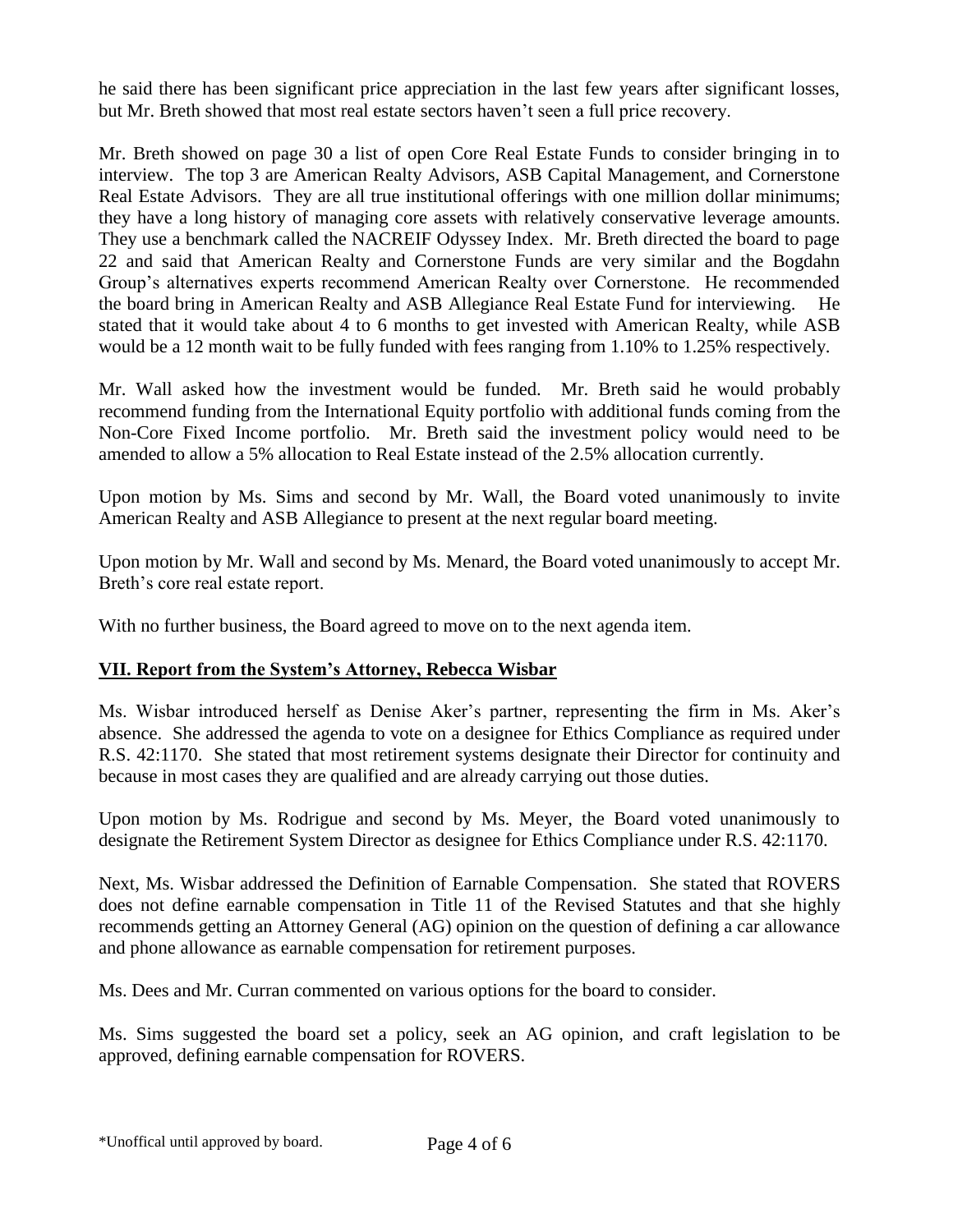Upon motion by Ms. Sims and second by Ms. Meyer, the Board voted unanimously to ask their attorney to draft a policy for Board approval and to seek an AG opinion addressing the definition of earnable compensation.

Next, Ms. Wisbar addressed the status of Leave Conversion Policy Discussions. Ms. Dees stated that she is approximately 60% done gathering data for Mr. Curran on the history of retirees that converted leave at retirement. She added that once she finished, Mr. Curran could report on the actuarial impact those leave conversions have had on the system.

Ms. Wisbar asked the Board to enter into Executive Session to discuss Commonwealth litigation.

Upon motion by Ms. Rodrigue and second by Ms. Meyer, the Board voted unanimously to enter into Executive Session at 11:30 am.

Upon motion by Ms. Meyer and second by Ms. Menard, the Board voted unanimously to end Executive Session at 11:40 am. and return to Regular Session.

Upon motion by Ms. Meyer and second by Ms. Menard, the Board voted unanimously to break for lunch at 11:41 am.

The Board returned from lunch at 12:15 pm.

With no further business, the Board agreed to move on to the next agenda item.

#### **VIII. Presentation by G. S. Curran & Company**

Mr. Brian Shoup directed the Board's attention to the Budget vs. Actual Expense Report for QTD September 30, 2014. He noted that budget expenses totaling \$86,955 are right at 25% for the year. Mr. Shoup directed the Board to the Profit and Loss pointing out that Net Income was down \$1,948,985 for the quarter due to investment losses of \$1,997,389. He directed the Board to the Balance Sheet which showed the bank balances and other current assets totaling \$78,218,946 and noted these statements are unaudited and unofficial.

Upon motion by Ms. Menard and second by Ms. Rodrigue, the Board voted unanimously to approve the Financial Statements as presented by G.S. Curran & Company.

Mr. Curran addressed the Board regarding GASB 67-68 long-term interest rate assumptions. He stated that Governmental Accounting Standards Board (GASB) requires the Board to set a benchmark rate of return for actuarial assumptions. Mr. Curran discussed the long-term returns projected by The Bogdahn Group and stated that the Board lowered the benchmark rate from 8% to 7.5% for the funding valuation in 2012. He stated that in order to further reduce risk, they would consider a further reduction to 7.25%. He recommended the Board use the same rate for GASB reporting as it used for the funding valuation.

Upon motion by Ms. Rodrigue and second by Ms. Meyer, the Board voted unanimously to set the GASB 67-68 benchmark rate of return to be the same as the funding valuation rate of return.

\*Unoffical until approved by board. Page 5 of 6